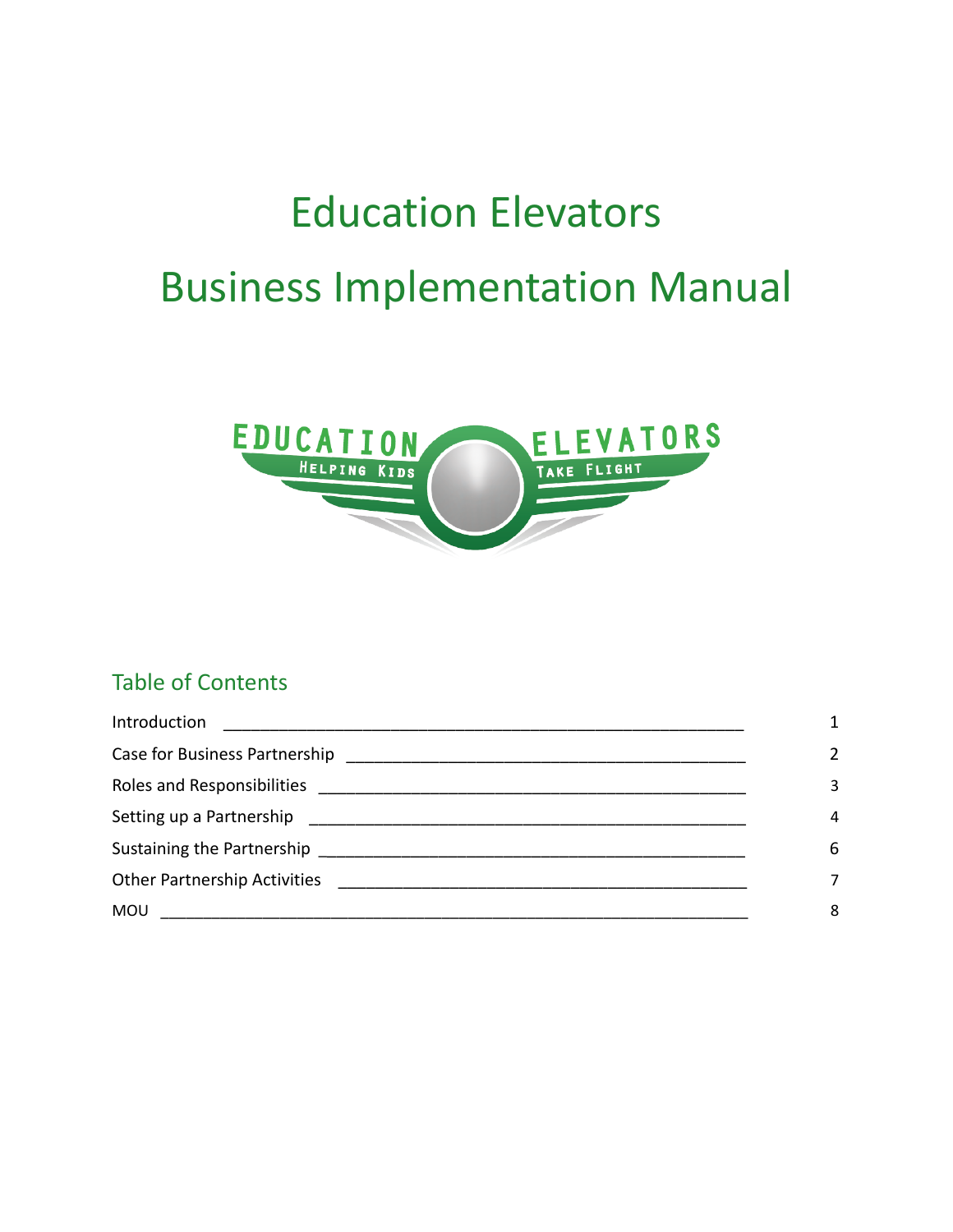# Introduction

Thank you for your interest in forming a partnership with Education Elevators. This guide is designed for business leaders who are interested in setting up a business-school partnership. Education Elevators facilitates the development of a mutually supportive relationship between a business and a school in which the partners commit themselves to specific goals and activities outlined to benefit the school, business and community.

#### **Our Vision**

Our vision is for every child to reach their unique potential.

#### **Our Mission**

Our mission is to elevate West Virginia children by fostering mentoring relationships that fuel their curiosity and support their abilities to learn and thrive.

#### **Our History**

In 2007, Tom McJunkin, a partner at Jackson Kelly and a long-time advocate of education, encouraged the firm to take their existing partnership with Piedmont to a new level by implementing an innovative new program that would allow attorneys and staff from the firm to mentor students at Piedmont Elementary.

McJunkin believed that there was "no mission more important than the education of our youth" and thought that it was imperative for businesses to take an active role in local education. McJunkin realized that by providing the "human energy"to support, motivate and inspire students, businesses could have a positive impact on communities and make a real investment in our future.

With those ideas in mind, McJunkin created Education Elevators – a program that offered businesses a cost-effective way to be part of the solution.

Since McJunkin's untimely death in 2011, Education Elevators has expanded to other schools and businesses throughout WV, and continues to gather steam.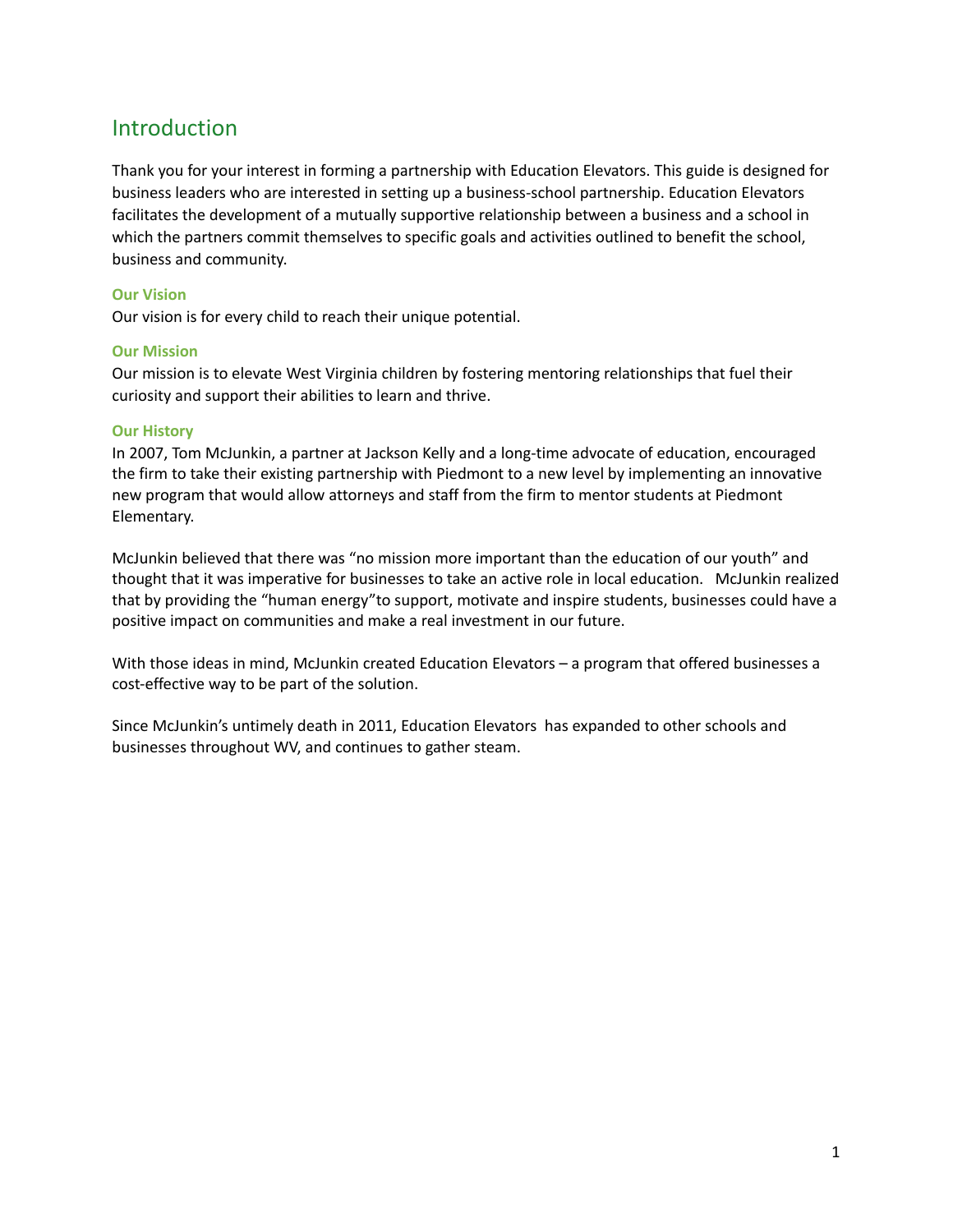# Case for Business Partnership

A business-school partnership through the Education Elevators Foundation is an ongoing program in which a business gives assistance directly to a selected school. This assistance can take many forms including both volunteer assistance and monetary assistance. Each partnership is unique and designed based on the school and business needs and resources. Cost and time commitments also vary from program to program.

#### **Benefits to the Students and School**

- Increases resources to enhance education of students
- Provides adult role models otherwise not available in the classroom
- Demonstrates to students how basic skills are used in the workplace
- Increases student and staff understanding of business world
- Teaches students responsibility
- Promotes the positive development of youth through developing competence, confidence, connection, character, caring and curiosity

#### **Benefits to Business and Employees**

- Offers opportunities for employee volunteerism
- Helps attract and retain diverse talent
- Offers opportunity to engage and develop employees in areas outside of their normal roles
- Build strategic partnerships in the community
- Increases interaction with employees in other departments
- Increases understanding of inclusion and diversity
- Increases employee motivation, performance and retention
- Improves local school programs and future workforce
- Positive public relations and recognition in the community

*"If the business community fails to become actively involved to help public education succeed, in less than two decades the American economy will run out of its most essential energy source–human energy." Tom McJunkin*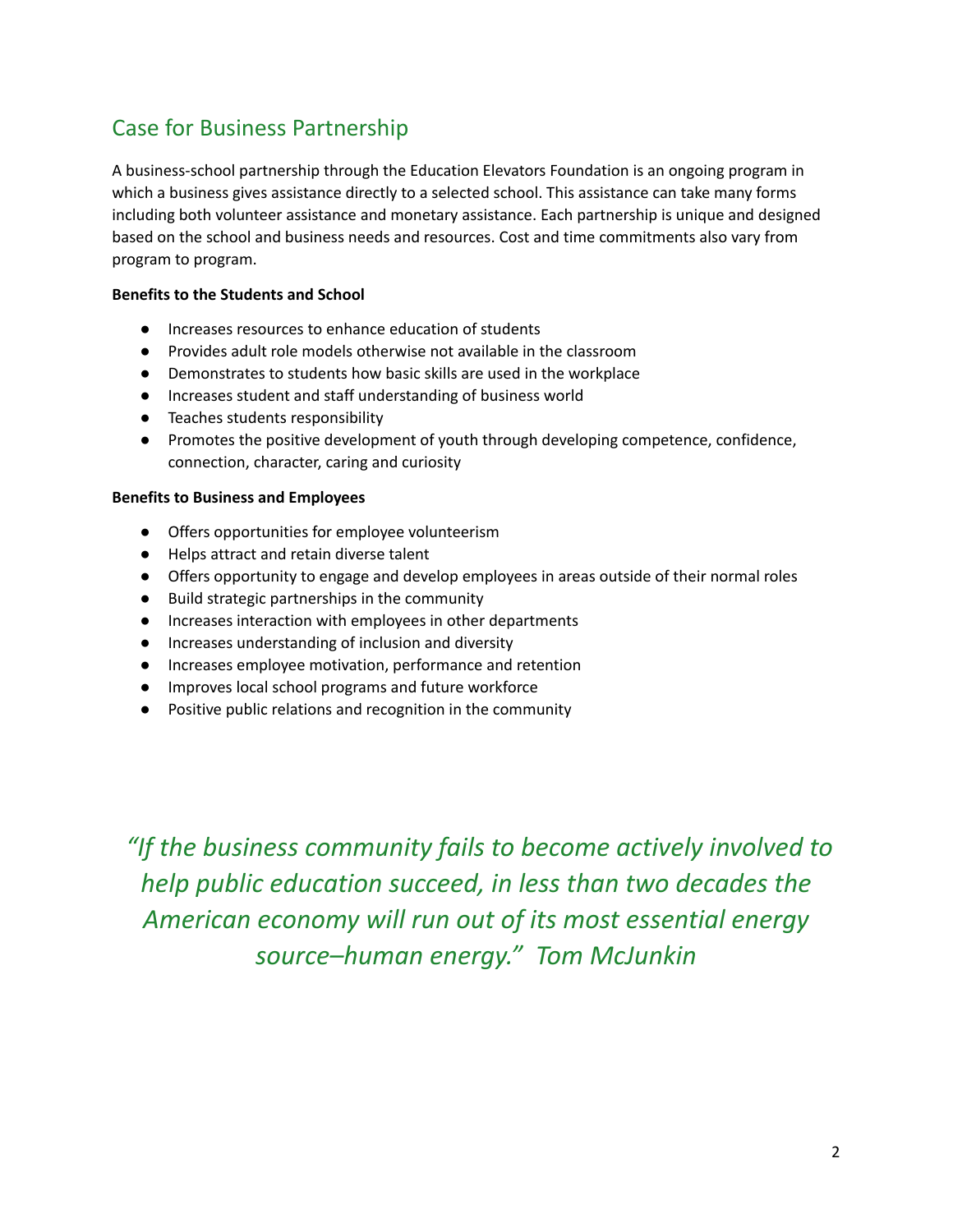# Roles and Responsibilities

# Role of Business

- Designate a business coordinator (and/or committee) who will have primary responsibility for program promotion, employee recruitment and communication with Education Elevators
- Ensure that upper management is informed and on board
- Send a clear message to all levels of staff that the business supports the partnership and encourages employee participation
- Provide an opportunity for employees to attend informational sessions and introductory trainings
- Post program information in common areas and work site locations
- Promote and publicly recognize school partner and include information on Education Elevators on company website, newsletters etc.
- Provide funds and/or supplies for the Elevator area and other program activities (lunch and learning, trainings, etc.)

# Role of Business Coordinator(s)

- Serve as the liaison between the business, the school and Education Elevators
- Recruit new Elevators each year
- Work with Program Coordinator to schedule Lunch & Learns and Trainings; print out materials for folders and assist with audio visual tools
- Communicate with Communications & Logistics Manager as to who attended trainings, and any needs of Elevators
- Communicate with Elevators regularly and seek assistance as needed
- Schedule joint meetings with the EE coordinator throughout the year
- Inform SC, EEC & CLM of any Elevator transfers or changes in status (ie. will no longer be able to continue being an Elevator)
- Seek donations (books, games, art supplies, costumes, cameras, sports equipment, etc.) from staff and employees
- Elicit opportunities for employee feedback
- Provide Elevators information about school closures or events
- Work with school and Program Coordinator to determine other opportunities for employee engagement
- Complete evaluation tools and provide feedback

*"There could not be a more relevant mission for our state. We must invest in our youth, inspire them and heighten their educational aspirations." Dr. Gordon Gee, President WVU*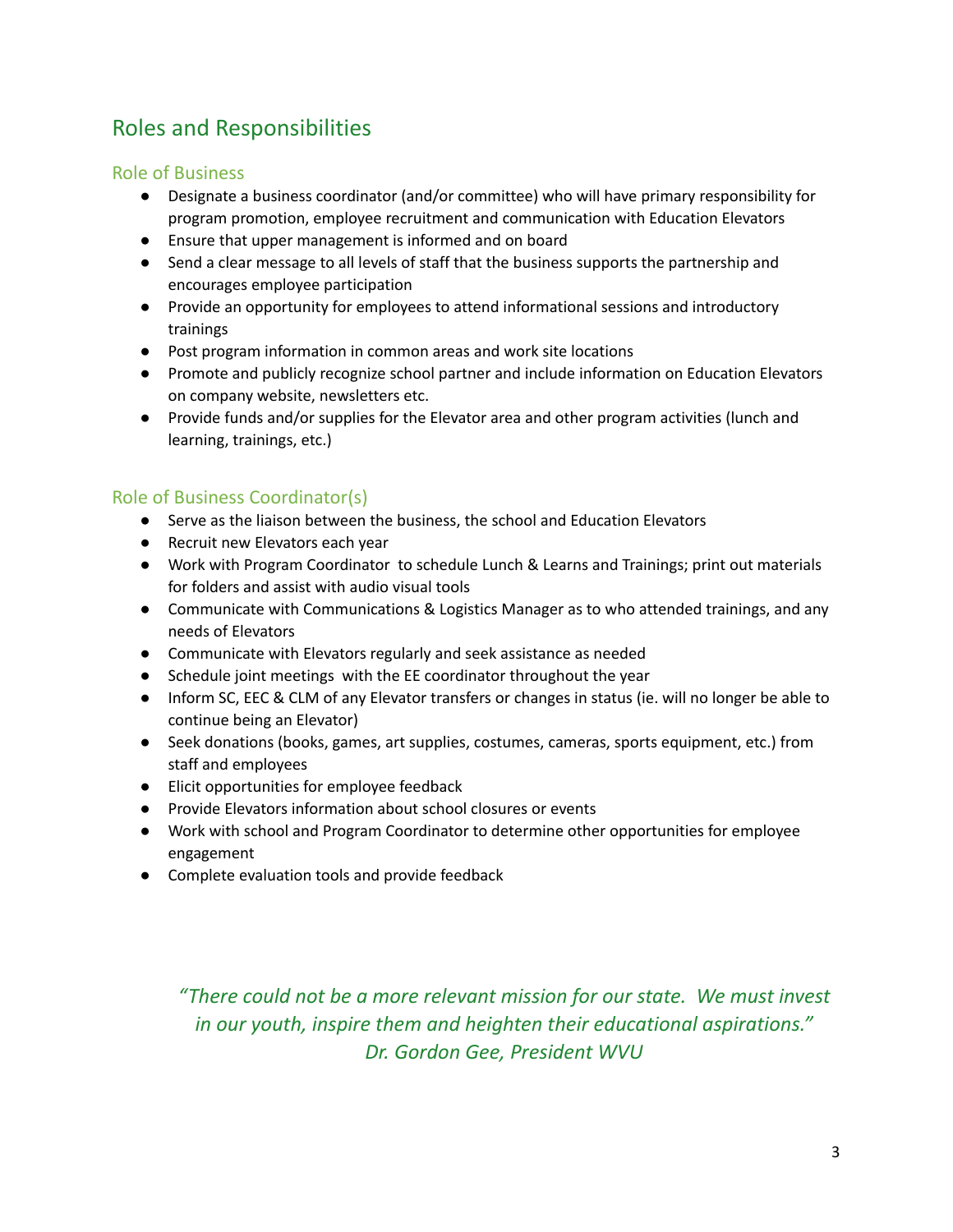# Setting Up a Partnership

A partnership with a school through Education Elevators should fit in with your organization's strategic plan. Below is a checklist to help you take the steps to set up a partnership. Critical to this process is identifying the unmet needs of your business and determining whether a school partnership will meet those needs. Additionally, determine the time, resources and monetary contributions your business will be able to commit to. Every business-school partnership is unique with varying levels of expectations.

Education Elevators will help you find a school partner that will be the best fit for your business based on your business's and the school's needs, goals and resources. We will set up a meeting with you and your partner so you can discuss the exact outcomes desired from the partnership. At this time, you will set specific goals and expectations.

After a specific plan is set, it is critical that the partnership plan receives approval from executive/upper-level management before being implemented. Management support is critical for a successful implementation of the partnership. It is recommended to get management involved as soon as possible in order to establish the best outcome for the partnership.

#### **Establish Partnership Governance**

A key element in creating a successful program is establishing partnership governance. This should be a formal, written management structure for the program with specific individuals or committees assigned to ensure accountability and program success.

There should be one individual assigned to be the primary contact for the partnership. There should be either an individual or a committee assigned to be responsible for monitoring and evaluating the program and ultimately ensuring that the partnership goals are met.

The type and size of business may dictate who serves as the contact person and whether or not a committee is established.

#### **Governance Sustainability**

In order to ensure the governance of the program is sustained through time and/or employee transitions, it is recommended that the contact person and committee members (if applicable) serve a term period, after which responsibility is transferred to another person. Additionally, if the company brings in new leadership, be sure to inform the new leader of the partnership and its success as soon as possible.

#### **Budget**

The Education Elevators program can be tailored to fit any and all budgets. Here is a list of some of the items businesses may want to contribute to as part of an Education Elevator partnership:

- Food for Lunch & Learns and Trainings
- Fee for background checks for Elevators (approximately \$27 per Elevator)
- Supplies for Elevators at school (board games, books, art supplies, sports equipment)
- Funds to host a Career Day for students- bring students to work day, if desired.
- End of year events for Elevators and students

The business can pay for those things directly or provide funding to Education Elevators for that purpose. Education Elevators does not require business partners to provide funds or make donations to the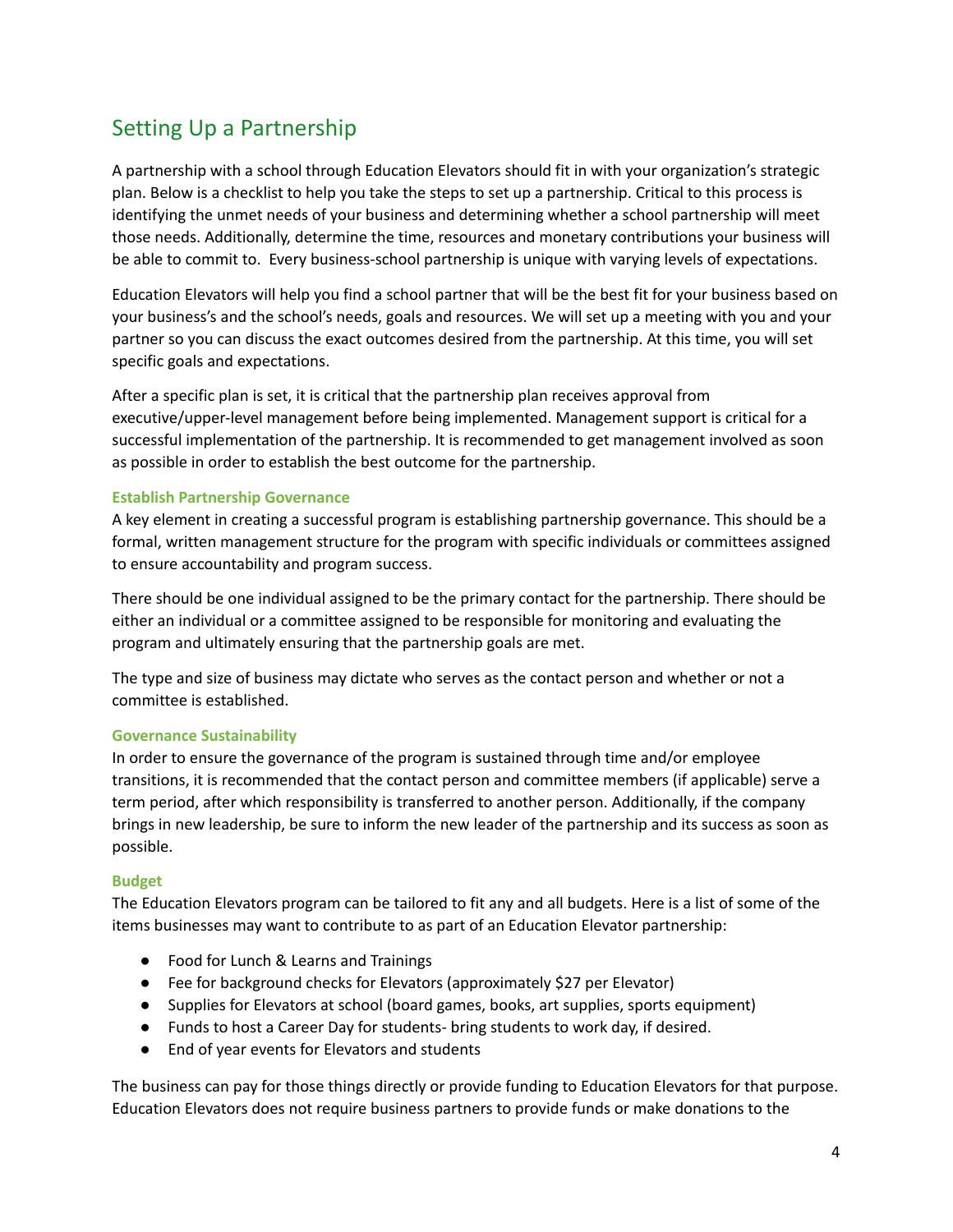Foundation directly but most business partners do once they set how the program is beneficial to the Elevators, the business, the community and, most importantly, students.

#### **Recruitment**

Here is a list of ideas to communicate the program to employees and recruit Elevators:

- Email blast announcing program
- Fliers around office announcing program
- Host a Lunch and Learn
- Utilize existing communication tools internal internet site, office bulletin boards, TV screens, newsletters, etc.
- Draft email for managers to send to their departments (establishes management support for program and may encourage more employees to volunteer)
- Speak at beginning of team meetings
- Consider putting information about the Education Elevators Program in your New Hire Package.

It is recommended that the business use a mix of at least three different forms of communication to reach employees. Follow up is key!

#### **Suggested Timeline**

- Launch program within business Spring
- Schedule Lunch and learn and Solicit Elevators Spring through early Summer
- Elevator background checks, forms, etc. June-July
- Elevator training July-August
- Elevators begin at school September

#### **Setting up a Partnership Checklist**

\_\_\_\_ Contact Education Elevators to communicate interest in getting involved (If you're reading this, you can probably check this one off).

\_\_\_\_ Designate a Business Coordinator or Co-Coordinators.

\_\_\_\_ Work with School and EE Coordinator to outline partnership parameters. Sign MOU.

\_\_\_\_ Identify and agree on specific terms the business could commit to, events, monetary support, etc. Establish a budget.

\_\_\_\_ Determine communication structure with school and other Elevators regarding absences and how information like school closures and school events will be communicated to Elevators.

\_\_\_\_ Work with management to show company support (email of support from management).

\_\_\_\_ Work with Education Elevators Foundation to schedule a Lunch & Learn and Training.

Solicit Elevators (recruiting email, posters in the break room, etc).

# Sustaining the Partnership

**Support Elevators**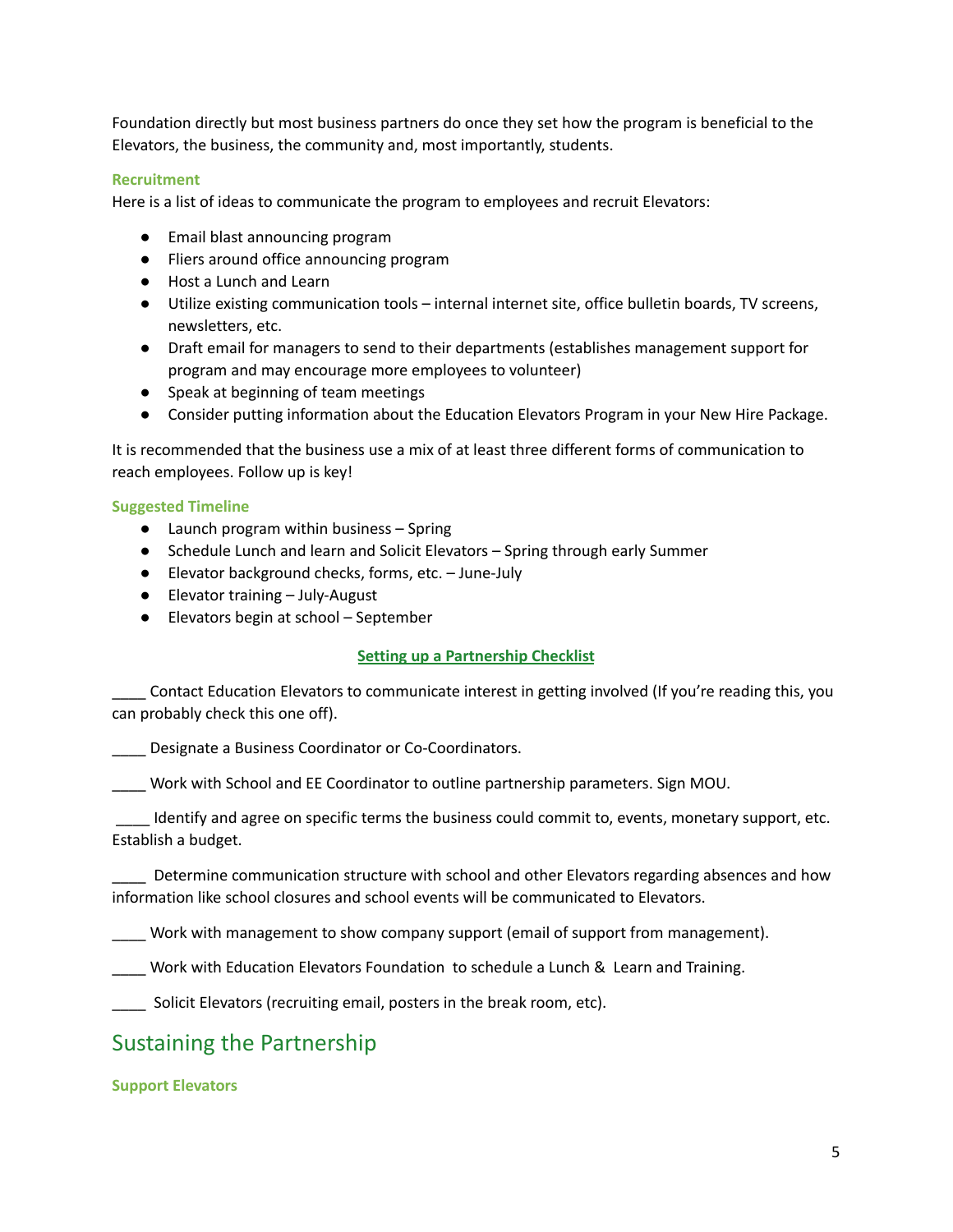Education Elevators and the school are responsible for supporting Elevators, but the program works even better if the business coordinator can check in with Elevators on occasion.

- Provide Elevators information about school closures or events in the form of a monthly calendar.
- When possible, conduct informal checks-ins with Elevators to see how things are going.
- Schedule time periodically for the Elevators to get together and share experiences and techniques that are working.

#### **Communicate with Education Elevators regularly**

Communication with the Program Coordinator is critical for an effective program.

- Schedule joint meetings with the school and the Program Coordinator throughout the year to discuss successes and failures.
- Let the Program Coordinator know immediately if an Elevator is having an issue or needs to end a relationship with a student.
- Seek assistance from Education Elevators as needed.
- If an Elevator is leaving the business, the Business Coordinator should provide forwarding contact information.

#### **Determine other ways to support the partnership**

The best partnerships are those that allow opportunities for the business and its employees to be involved.

- Seek donations (books, games, art supplies, costumes, cameras, sports equipment etc.) from staff and employees.
- Work with school to determine other opportunities for employee engagement, such as field trips, job shadow days, career days.

## **Evaluate and Promote the partnership**

- Celebrate successes and evaluate any issues.
- Submit articles about the partnership or specific Elevators to your business' home page or web site.
- Complete evaluation tools and provide feedback.
- Consider providing funds for end-of-the-year celebration events. Involve your staff in the planning.

#### **Continue to grow the partnership**

Once the partnership is launched, it's critical that steps are taken to continue to cultivate it.

- Hold annual Elevator drives to promote the business relationship and recruit new Elevators.
- Include information about the partnership in company newsletters or on the website.
- Consider putting information about the Education Elevators Program in your New Hire Package.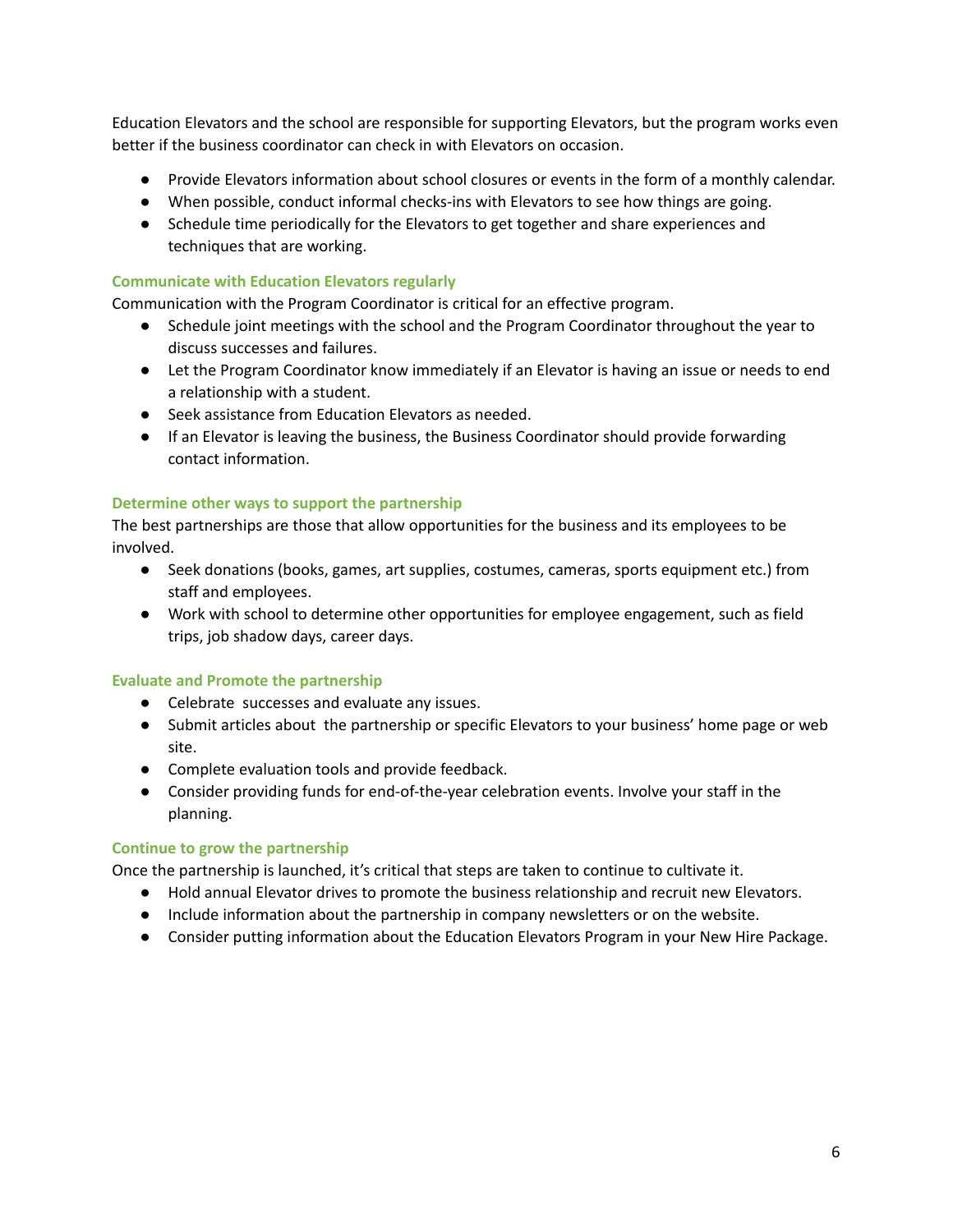# Other Partnership Activities

Not every employee has the time or interest in becoming an Elevator. However, there are many ways in addition to mentoring, that businesses and their employees can enhance the student learning experience, and contribute to the school-business partnership.

Here is a list of common activities:

- Encourage employees to participate in a Read Aloud Program or to be Enrichment Volunteers (People who make a one time commitment to do a class presentation on special subjects/topics).
- Start a lunch buddies program where employees participate in "reward" activities for students who had good attendance or good behavior.
- Host a "Career Day" where students have the opportunity to tour your business and learn about different career opportunities.
- Allow employees the opportunity to judge a Science Fair or participate in a Career Fair.
- Provide computers or other supplies.
- Ask employees to donate supplies (books, puzzles, games, costumes, sports equipment, old cameras etc.) to be used in the Elevator Area.
- Sponsor a Back to School Backpack program.
- Donate money generated from vending machine.
- Provide funds to students in need for field trips. Make them contingent on an interview and an essay to enhance student writing and interview skills.
- Assist with the development of a service project through which students and your business could give back to the community, e.g., community clean ups, garden projects.
- Have a booth or station at the Open House, Carnival or other school events.
- Participate in school events like a "Walk to School Day."
- Provide awards for students who maintain perfect attendance or exhibited good behavior.
- Contribute to a student scholarship fund.

Partnership activities can change every year depending on the needs and interests of the school and business.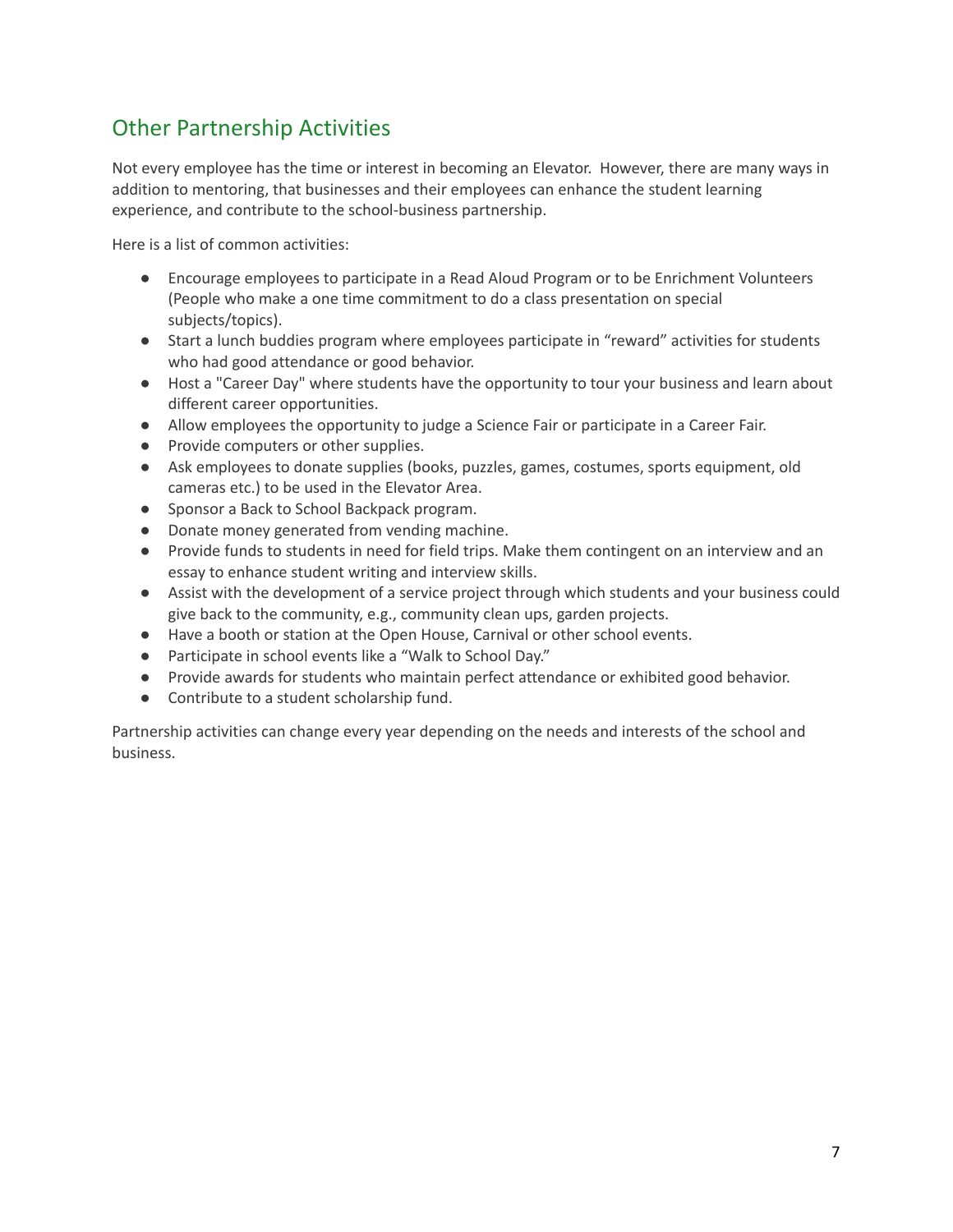

# **MEMORANDUM OF UNDERSTANDING**

## **Purpose**

This Memorandum of Understanding (MOU) establishes a mutual understanding between:

EDUCATION ELEVATORS and (Business Partner or Organization) and (School District, School or Community Partner).

## **Scope**

All parties recognize the importance of education as well as the development of the social, emotional and career aspirations of young students in West Virginia. The implementation of this MOU supports the missions of the partner institutions and organizations to ensure that every child has access to a positive role model in life. For a child, the sky's the limit only if the child believes that he or she can reach the stars. The parties to this agreement are committing to providing positive influences to an individual child or a small group of identified children. The partners will agree to work together to meet the five goals of the Elevator program that include: (1) Caring: sense of empathy and sympathy for others; (2) Character: respect for societal and cultural norms, possession of standards for correct behaviors, a sense of right and wrong, and integrity; (3) Connection: positive bonds with people and institutions that are reflected in exchanges between the individual and her peers, family, school, and community; (4) Confidence: internal sense of overall positive self-worth and self-efficacy; and (5) Competence: positive view of one's actions in specific areas, including social, academic, cognitive, health, and vocational. Children who display these five characteristics are more likely to be successful in academics, social situations, and life in general.

This MOU is non-binding, but is intended to establish guidelines for cooperation among the parties.

## **Education Elevators will**:

- $\triangleright$  Provide program materials, best practices guidelines, sample forms and resources.
- $\triangleright$  Provide training and training materials.
- $\triangleright$  Ensure that Elevators have satisfied all program, school and BOE requirements.
- $\triangleright$  Ensure that Elevators have passed background checks
- $\triangleright$  Provide on-going program support and guidance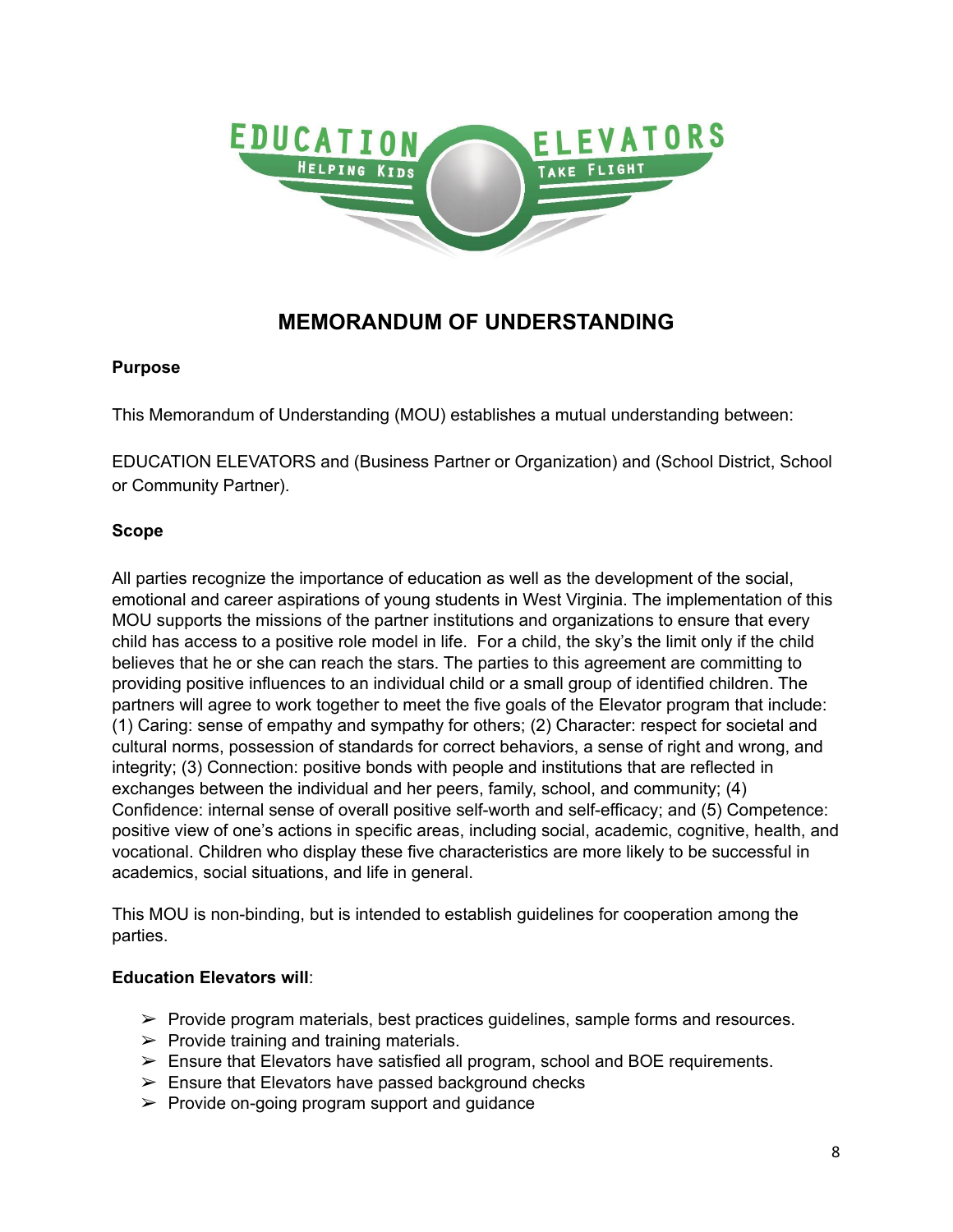- $\geq$  Conduct evaluations of program effectiveness
- $\triangleright$  Promote and publicly recognize the partnership amongst Education Elevators, the school and business partner or organization

## **Business / Organization will:**

- $\triangleright$  Designate a Business Coordinator who will have primary responsibility for program promotion, employee recruitment, and communication with school.
- $\triangleright$  Encourage employees to participate in the Elevator program.
- $\geq$  Allow employees to spend an hour (during school hours and potentially during the business operation hours) each week meeting the goals outlined above.
- $\triangleright$  Provide an opportunity for introductory training.
- $\triangleright$  Support the background check verification process.
- $\triangleright$  Allow marketing materials to be posted at work sites or handed out at meetings.
- $\triangleright$  Participate in media events and media releases.
- $\triangleright$  Provide monetary support for the program (supplies, trainings, background checks) as needed.
- $\triangleright$  Complete evaluation tools and provide feedback.
- $\triangleright$  Promote and publicly recognize the partnership.

## **School/Community Organization will:**

- $\triangleright$  Designate a Coordinator who will work hand-in-hand with EEF's Program Coordinator and have primary responsibility for program administration
- $\triangleright$  Allow the school coordinator time to attend training, if possible
- $\triangleright$  Create a committee to assist the School Coordinator with program administration, if necessary
- $\triangleright$  Educate staff, students, parents and other stakeholders about the Elevator program
- $\triangleright$  Identify the students who would benefit most from the program & match student to **Elevator**
- $\triangleright$  Obtain parental permission for program participation & keep all documents in a student file
- $\triangleright$  Designate a space for Elevators and students to meet
- $\triangleright$  Host an orientation for Elevators to familiarize them with policies and procedures
- $\triangleright$  Inform Elevators and students about their match
- $\triangleright$  Manage, monitor and support the student-Elevator relationship, in conjunction with EEF
- $\geq$  Conduct informal checks-ins with students. Elevators and staff
- $\triangleright$  Facilitate communication with staff and Elevators
- $\triangleright$  Provide Elevators with support to strengthen their relationship with students
- $\triangleright$  Notify EE Program Coordinator when a student transfers to a new school and provide a point of contact at the new school.
- $\triangleright$  Document the Elevator and student relationship with photos and videos
- $\triangleright$  Complete evaluation tools and provide feedback about the program to Education **Elevators**
- $\triangleright$  Recognize Elevators and the Business Partner